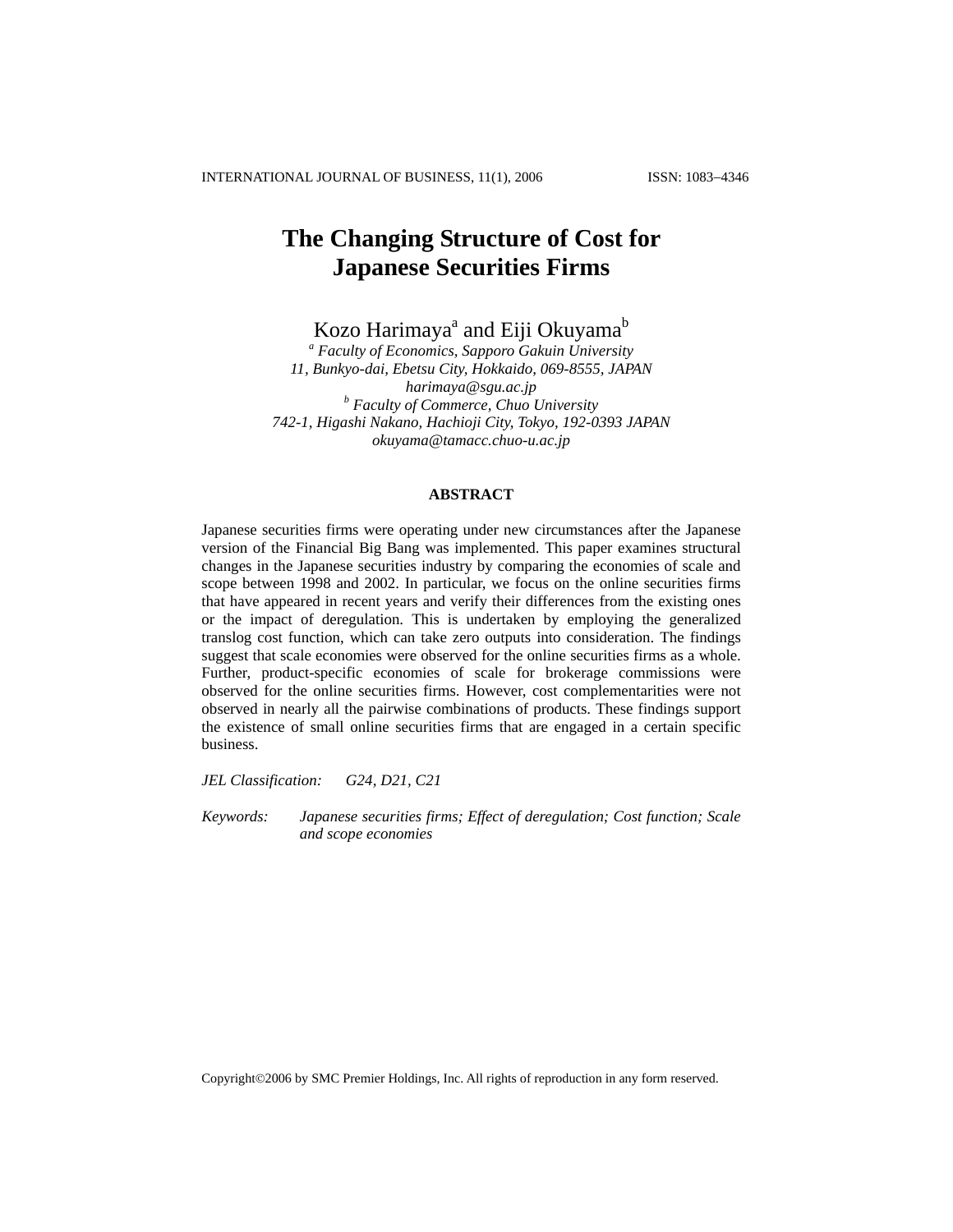## **I. INTRODUCTION**

After the burst of the bubble economy at the beginning of the 1990s, Japanese securities markets underwent a revolutionary change on account of the sweeping relaxation of regulations. For instance, product deregulation was implemented, which allowed banks to enter into a securities business through their subsidiary firms. An additional easing of regulations was introduced by the Japanese version of the Financial Big Bang. Further, a registration system for securities business was introduced, and the establishment of a financial holding company was permitted. These were considered as significant changes in financial administration for Japan, a country that had laid emphasis on ex ante regulations. These changes affected the reorganization of the financial industry. Another important deregulation that was implemented in addition to the product deregulation was that of the equity trading commission. This deregulation permitted the appearance of discount brokers who primarily utilize an internet-trading system. They are referred to as online securities firms<sup>1</sup>. These firms introduced price competition for the first time in Japan's stock trading business. Thus, securities firms in Japan were operating under new circumstances after the sweeping relaxation of regulations. The existing securities firms were regrouped and the new style brokers − online securities firms − were established.

The purpose of this paper is to clarify the change in the securities industry by analyzing the fragmentary data related to the securities firms. The aspects of "economies of scale" and "economies of scope" are the key indicators in this analysis. They function as useful characteristics to examine the feature of the firms. These indicators reveal the cost structure of or the production technology used by the objective firms. In sharp contrast to the banking industry, far fewer studies have examined these indicators for the securities firms in Japan. Sato (1987), who first examined the economies of scale and scope in the Japanese securities firms, found the evidence of economies of scale for the sample period from 1972–1977. In addition, the evidence of economies of scope was found for the "four" major securities firms for the sample period from 1968–1984<sup>2</sup>. Similarly, Maruyama and Watanabe (1989) estimated a Cobb-Douglas cost function and found the evidence of economies of scale for the sample period from 1978–1987. In recent years, under the influence of current studies on the banking industry, greater attention has been paid to measuring the efficiency of the securities firms. While using a stochastic frontier approach, Matsuura (1996) found that the differences in efficiency for the securities industry had increased from the mid-1980s to the mid-1990s. Using the non-parametric approach, Fukuyama and Weber (1999) measured the cost efficiency or the productivity index during the sample period from 1988–1993. Their findings suggested that the "four" major securities firms were more cost-efficient than the smaller ones and the Japanese securities industry displayed a tendency to become more technically efficient after the collapse of the bubble economy.

In this paper, the data of the years 1998 and 2002 have been used. The effects of deregulation on the major securities firms have been analyzed, and their comparison with online securities firms has been undertaken. This paper primarily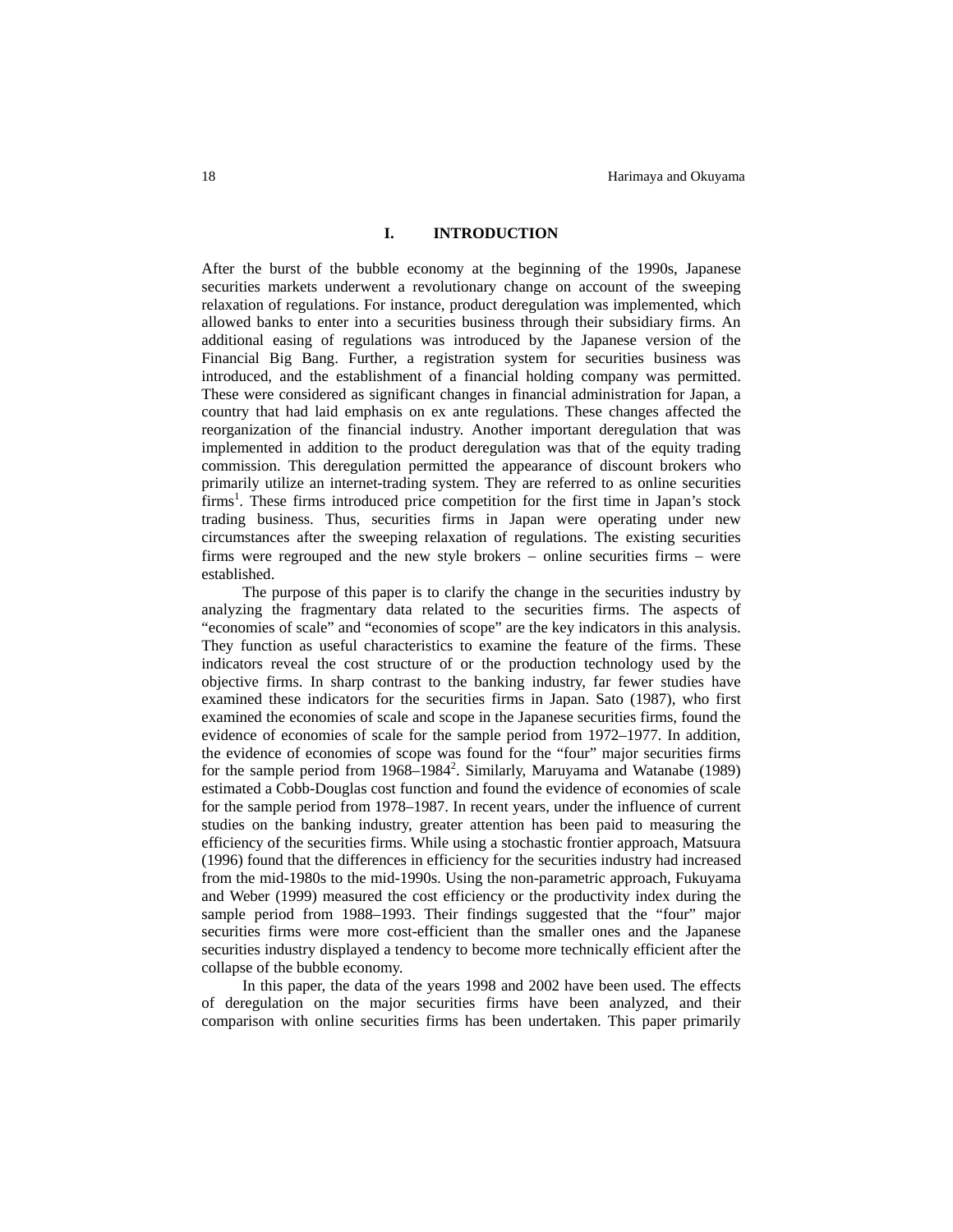focuses on the online securities firms that emerged during these years and their features. Using the data pertaining to the period before and after the implementation of the deregulations of the equity trading commission and taking the online securities firms into consideration are the notable features of this analysis.

Although the realignment of securities firms is an extremely important issue, as mentioned above, few researches related to this have been undertaken. The online securities firms, in particular, have had an impact on the Japanese securities markets in recent years. Hence, analyzing them is extremely meaningful. Despite their significance, the difficulties encountered were a discouragement while analyzing these issues. An analysis of securities firms is a difficult task on account of their characteristic operating style. Since these firms focus on the broking business, they do not handle other businesses, such as the trading or the underwriting and selling businesses. As a result, these businesses do not yield any earnings, and hence, the ordinary analysis cannot deal with these data. In the previous studies, the actual multi-products of securities firms were not taken into consideration because of the difficulties encountered while dealing with zero outputs<sup>3</sup>. In this paper, the generalized translog analysis that considers the "zero data" has been used. This is a necessary refinement in order to analyze the online securities firms. This ingenuity enables a comparison between the existing major securities firms and the online securities firms in greater detail.

The next section describes the features of the Japanese financial market reform. In section III, we focus on the changes in the Japanese securities firms, particularly pertaining to the "three" major securities firms and the online securities firms. In section IV, the estimation methodology has been presented, and some comments pertaining to the data used have been made in section V. In Section VI, the empirical results have been discussed. Section VII contains the summary and the conclusions.

# **II. FINANCIAL MARKET REFORM AFTER THE BURST OF THE BUBBLE ECONOMY**

The Japanese economy experienced a remarkable increase in the stock and land prices during the late half of 1980s. This phenomenon is referred as "bubble economy." However this economy collapsed at the beginning of the 1990s, and consequently, the burst of the bubble exposed the problems hampering the Japanese economy. This triggered the reform of the financial regulations.

It became common knowledge that the some of securities firms had provided compensations to major clients for the losses incurred due to the stock market declines of 1991. The compensation payments were not a one-time incident, but stretched over a period of time since the "Black Monday" in 1987. This drew sharp criticism, and individual investors hesitated from investing in the stock market. In response to this issue, in order to recover the discipline of the market, the revision of the Securities and Exchange Law was implemented, and the Securities and Exchange Surveillance Commission was established. The relaxation of regulations was implemented under these circumstances. In 1993, the mutual entry into the banking and securities business was granted<sup>4</sup>. This advanced the deregulation of financial operations and had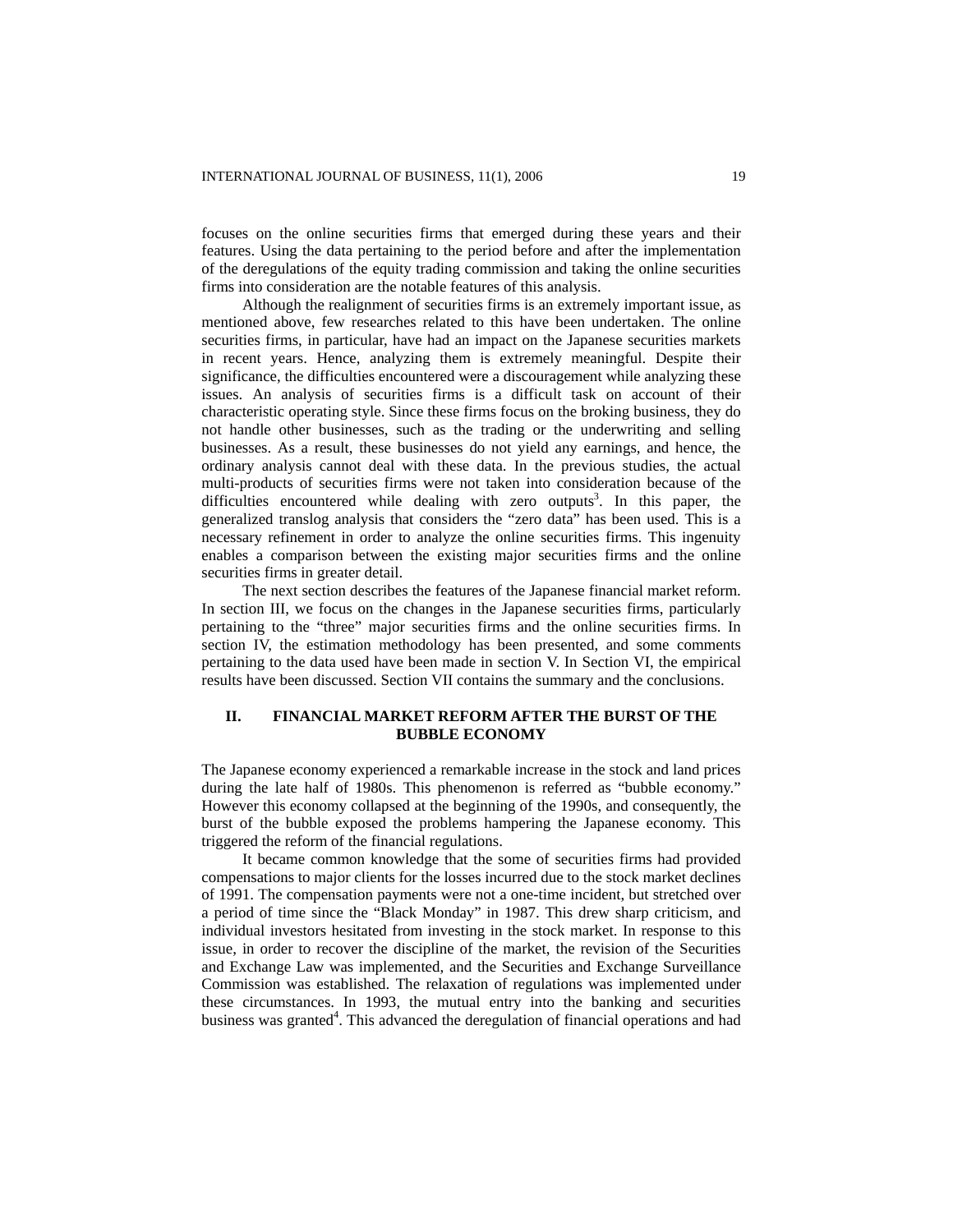profound effects on the following financial industry reorganizations.

In order to promote the reform of the securities market, the Japanese version of the Financial Big Bang was considered in 1996. This financial market reform was based on the British experiences and the concept of "Free, Fare, and Global." In order to put the Japanese version of the Financial Big Bang into effect, the government enacted the Law for Aligning Laws Related to Financial System Reforms (Financial System Reforms Law) in 1998 and pushed forth a sweeping relaxation of regulations. As regards product deregulation, banks could treat the investment trust, and the bank-owned securities subsidiaries would be free to engage in all securities businesses. The securities firms could be established through registration, thus accelerating the participation by companies practicing other businesses into the securities sector. Additionally, the enactment of the revisions of the Antitrust Law chartered the financial holding companies in 1997. With regard to securities trading, the repeal of the Securities Transaction Tax and the Bourse Transaction Tax were implemented in 1999, and as a result, the securities trading cost was reduced<sup>5</sup>.

Taking commissions into consideration, the deregulation of the equity trading commission was implemented in 1994. It allowed for a reduction in the stock trading commission for the orders that were over one billion yen at that time. However, the complete liberalization of commissions and fees in stock brokerage was realized by the promotion of regulatory reform in 1999. This was one of the key factors that brought about a considerable change in the securities industry.

In addition to the financial market reforms, the financial scandals and the failures of financial institutions occurred simultaneously<sup>6</sup>. Under this crisis, the banking realignments, which aimed for the recovery of competitive power, were advanced, and thereby, the reorganization of the securities industry was undertaken with an exclusive focus on the subsidiaries of bank-owned securities and securities firms that were affiliated with banks. These are the factors of the reorganization of the financial industry.

As part of the effort by the trading system in order to stimulate the market, the Securities Exchanges and the Japan Securities Dealers Association encouraged the listed companies with high prices and large trading units to reduce the size of their trading units. This was undertaken to allow greater stock market access for the individual investors, who were unable to invest until then because of the high transaction prices<sup>7</sup>. These activities supported the expansion of the investors' base and the securities firms competed for customers<sup>8</sup>.

The securities markets and securities firms were affected by the major financial reforms since the 1990s. Particularly post 1990s, the securities industry had experienced the substantial changes.

#### **III. CHANGES IN THE SECURITIES FIRMS IN JAPAN**

#### **A. Reorganization of the Three Major Securities Firms Since the 1990s**

In Japan, the securities firms are classified as general securities firms and other securities firms. The general securities firms are engaged in the four businesses −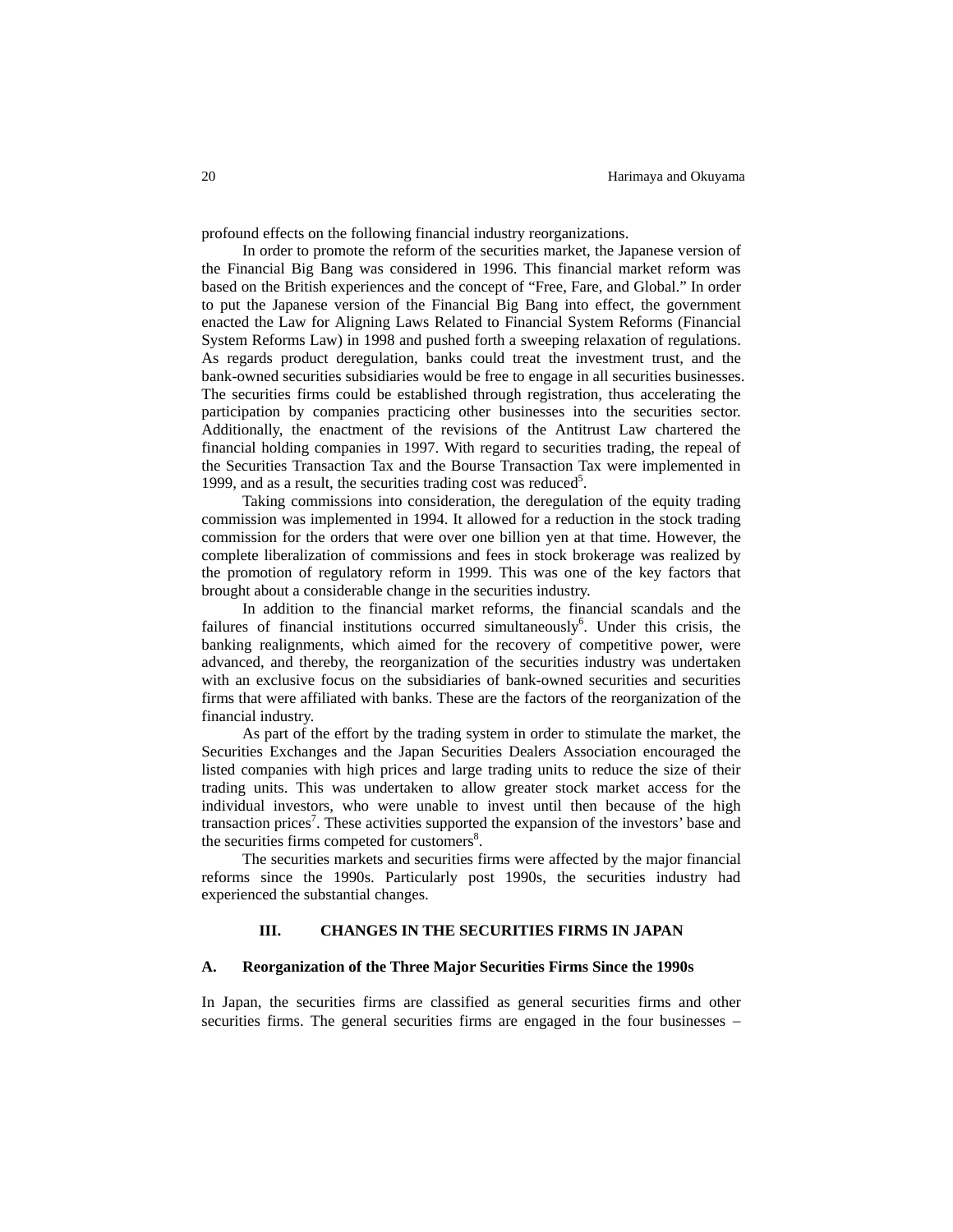broking, underwriting and selling, subscription and distribution, and trading. Although there exist approximately 40 general securities firms in Japan the businesses are dominated by the major securities firms. Other securities firms cannot undertake the underwriting and selling or trading businesses with many categorized medium and small securities firms because these require special abilities and risk tolerance. The major securities firms that handle all securities related businesses are considered as distinctive companies in Japan. In other words, the major securities firms engaged in some businesses such as securities brokerage, investment banking, and trading so that they lead the Japanese securities business in all respect. The "four" major securities firms operated until 1997. However, since the collapse of Yamaichi Securities the other three existing firms have been referred to as the "three" major securities firms.

Nomura Securities walked its own independent path. The holding company, Nomura Holdings, was established, and it realigned the group firms<sup>9</sup>. The Nomura Group focuses on the investment banking service and strongly endeavors to run the related business.

Nikko Securities had entered into a business alliance with the Travelers Group (now named as Citigroup) since June  $1998<sup>10</sup>$ . The Citigroup sought to increase its market presence in Japan, and the Nikko Group demanded advanced financial technologies and efficiency. Thus, the affiliation met the interests of each group<sup>11</sup>. Citigroup has invested in the Nikko Group since then<sup>12</sup>. On the other hand, the Nikko Group established Nikko Beans, the online securities firm, in 1999 and actively entered the internet-trading business. The Nikko Group divided the company into two groups: one including companies that handled a wholesale business and the other including companies that handled a retail business $^{13}$ .

Daiwa Securities had a comprehensive alliance with Sumitomo Bank in 1998, and in the following year, a holding company was established<sup>14</sup>. At that time, Daiwa Securities had branched into Daiwa Securities, which was involved in retail business and into Daiwa Securities SB Capital Markets, which was involved in the wholesale business<sup>1516</sup>. Sumitomo Bank invested in the Daiwa Securities SB Capital Markets. This alliance with Sumitomo Mitsui Banking Corporation has been maintained till  $date^{17}$ .

## **B. The Appearance of the Online Securities Firms**

As a result of the mixed effect of many deregulations, a new form of transaction − the internet-trading system − that was different from the traditional style gained attention. The online securities firms mainly used this system. This style of transaction was based on the innovations of information technology, many implemented deregulations, reform of the unit stock system, and so on. The deregulation of the equity trading commission, in particular, was recognized as the main factor. The online securities firms strengthened their presence in the securities market after the complete liberalization of the stock trading commissions in 1999. The features of the liberalization included the discount fee and the new services such as the margin transaction for individual investors, the extension of office hours, and so on. The online securities firms actively engaged in brokerage operations with the low-cost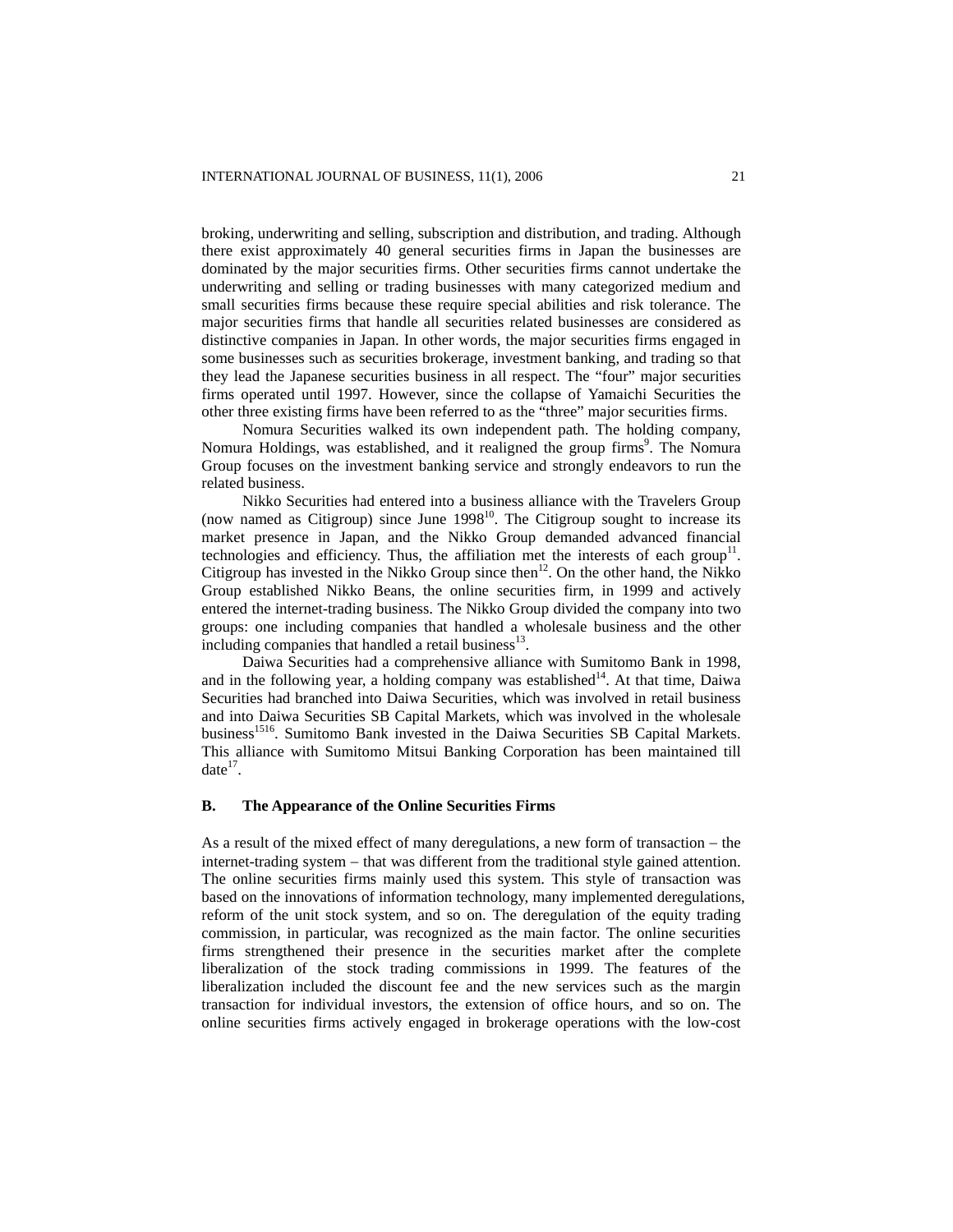services for individual traders. They introduced price competition in the equity trading for individual traders. The traditional securities firms had certainly been making a strong endeavor in the brokerage operations for individual investors. Additionally, the new style of trading attracted not only the traders who were experienced in trading but also those who were not highly experienced in equity investment.

The new style of securities trading and the increment of individual investors had a stimulating impact on the business activities and the operating revenue of traditional securities firms. Before the emergence of the online securities firms, the traditional securities firms could make profits through the equity trading commissions. However, the online securities firms discounted the fee and individual investors were declined the usage of traditional securities firms. The traditional securities firms suffered from not only the decrease in equity trading commissions per unit but also the decrement of customers. The success of the online securities firms was interpreted as having an indirect impact on the reorganization of traditional securities firms.

The online securities firms showed a surplus with respect to financial health. Under these circumstances, the medium sized securities firms, whose operation was based on the counter service, showed a deficit because of the reduction in the fees in stock brokerage. On the basis of their business proceeds, the three major securities firms and Mizuho Securities were ranked among the top four listed firms followed by online securities firms such as Matsui Securities or  $E*TRADE$  Securities<sup>18</sup>. Taking the ratio of sales and general administrative expenses to the operating revenue into consideration, the online securities firms listed the top six firms<sup>19</sup>. The online securities firms required the initial investments and the maintenance expense of servers, but they could function without actual branches and with fewer workers. Since they offered the competitive advantage in personnel and non-personnel expenses, they could offer low-cost services. Meanwhile, they concentrated their resources in the brokerage business and acquired superiority in the market. However, they could not acquire the revenues, such as investment profit, that would notably contribute to their business earnings in the bull market. The concentration of the business was not only their strength but also their weakness. However, while the trading volume was growing as a result of the activity of the individual investors, the advantage of the business style adopted appeared to contribute to the performance of the online securities firms.

#### **IV. ESTIMATE METHODOLOGY**

In the previous studies on bank cost, the conventional translog cost function had been popularly used to examine the economies of scale and scope. However, the ordinary translog functional form is inadequate to analyze the data involving zero outputs since all the outputs are entered in a logarithmic form. Since our samples of Japanese securities firms comprise some firms engaged in a certain specific business, it could be considered that some outputs are not produced in these securities firms. In other words, the ordinary translog functional form is unsuitable because the natural logarithm of zero is not finite. Therefore, in this study, we employ the generalized translog functional form proposed by Caves et al. (1980), which can overcome these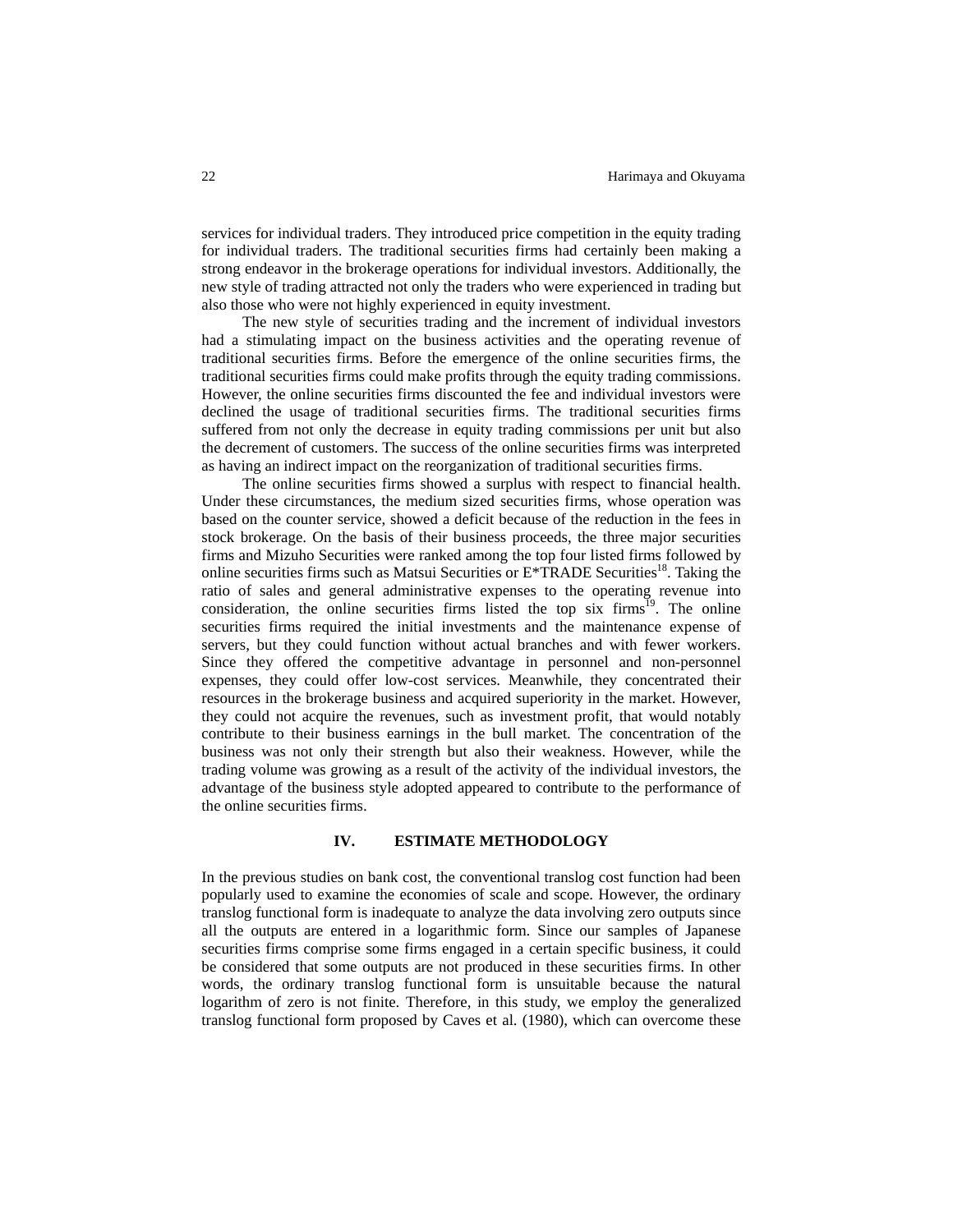problems by replacing the logarithm of outputs by the Box-Cox (1964) transformation<sup>20</sup>. The generalized translog cost function used in this study is given as follows:

$$
\ln C = \alpha_0 + \sum_{i=1}^{n} \alpha_i Q_i^{(\pi)} + \frac{1}{2} \sum_{i=1}^{n} \sum_{j=1}^{n} \alpha_{ij} Q_i^{(\pi)} Q_j^{(\pi)}
$$
(1)

where C refers to the total cost,  $Q_i$ ,  $i = 1, \dots, n$  refers to outputs, and  $\alpha_0$ ,  $\alpha_i$ ,  $\alpha_{ii}$ and  $\pi$  are coefficients to be estimated.

Furthermore, superscripts in parentheses represent the Box-Cox transformation,  $Q_i^{(\pi)} = (Q_i^{\pi} - 1)/\pi$ , i = 1,  $\cdots$ , n. The Box-Cox metric is analytical for  $Q_i = 0$ , provided that  $\pi$  is strictly positive and  $\lim_{n \to \infty} Q_i^{(\pi)} = \ln Q_i$  $\lim_{\pi \to 0} Q_i^{(\pi)} = \ln Q_i^{21}.$ 

As is given in Eq. (1), although the cost function is generally defined as a function of output and input price, it is being expressed as a function of multiple outputs alone in this study. In short, it is based on the assumption that all securities firms are confronted with the same input prices, which are determined in the perfectly competitive markets. This assumption may solicit different opinions. Due to some unavoidable reasons, the cost function cannot obtain suitable data on input prices for all the Japanese securities firms<sup>22</sup>. Therefore, only the symmetry condition, setting  $\alpha_{ij}$  $= \alpha_{ii}$  for all ij, has to be imposed on the parameters of cost function. In order to examine the characteristics of the multi-product technologies of Japanese securities firms, several formal cost measures will be computed.

First, ray scale economies (RSE) measures the elasticity of cost with respect to a proportional increase in all outputs and is defined as follows:

$$
RSE = \sum_{i}^{n} \frac{\partial \ln C}{\partial \ln Q_{i}} - 1 = \sum_{i=1}^{n} Q_{i}^{\pi} (\alpha_{i} + \sum_{j=1}^{n} \alpha_{ij} Q_{j}^{(\pi)}) - 1
$$
(2)

where  $RSE < 0$  implies the economies of scale. Thus, the increase in costs is proportionally less than the increase in outputs. Conversely,  $RSE > 0$  implies the diseconomies of scale.

Second, product-specific economies of scale  $(PSE_i)$  are computed through

$$
PSE_{i} = \frac{\partial^{2} C}{\partial Q_{i}^{2}} \cdot \frac{Q_{i}^{2}}{C} = \{\alpha_{ij} Q_{i}^{2\pi} + \eta_{j} (\eta_{j} - 1 + \pi)\} \quad (i = 1, 2, 3, 4)
$$
 (3)

where  $\eta_i$  denotes the  $(\alpha_i + \sum_{i=1}^n \alpha_{ii} Q_i^{(\pi)})$  in Eq. (3). PSE  $j=1$  $\alpha_i + \sum_{j=1}^n \alpha_{ij} Q_j^{(\pi)}$  $(\pi)$  in Eq. (3). PSE<sub>i</sub> < 0 implies the economies

of scale for the output i. Thus, the increase in marginal costs is proportionally less than the increase in output i. Conversely,  $PSE_i > 0$  implies the diseconomies of scale.

Finally, pairwise cost complementarities  $(CC_{ii})$  are defined as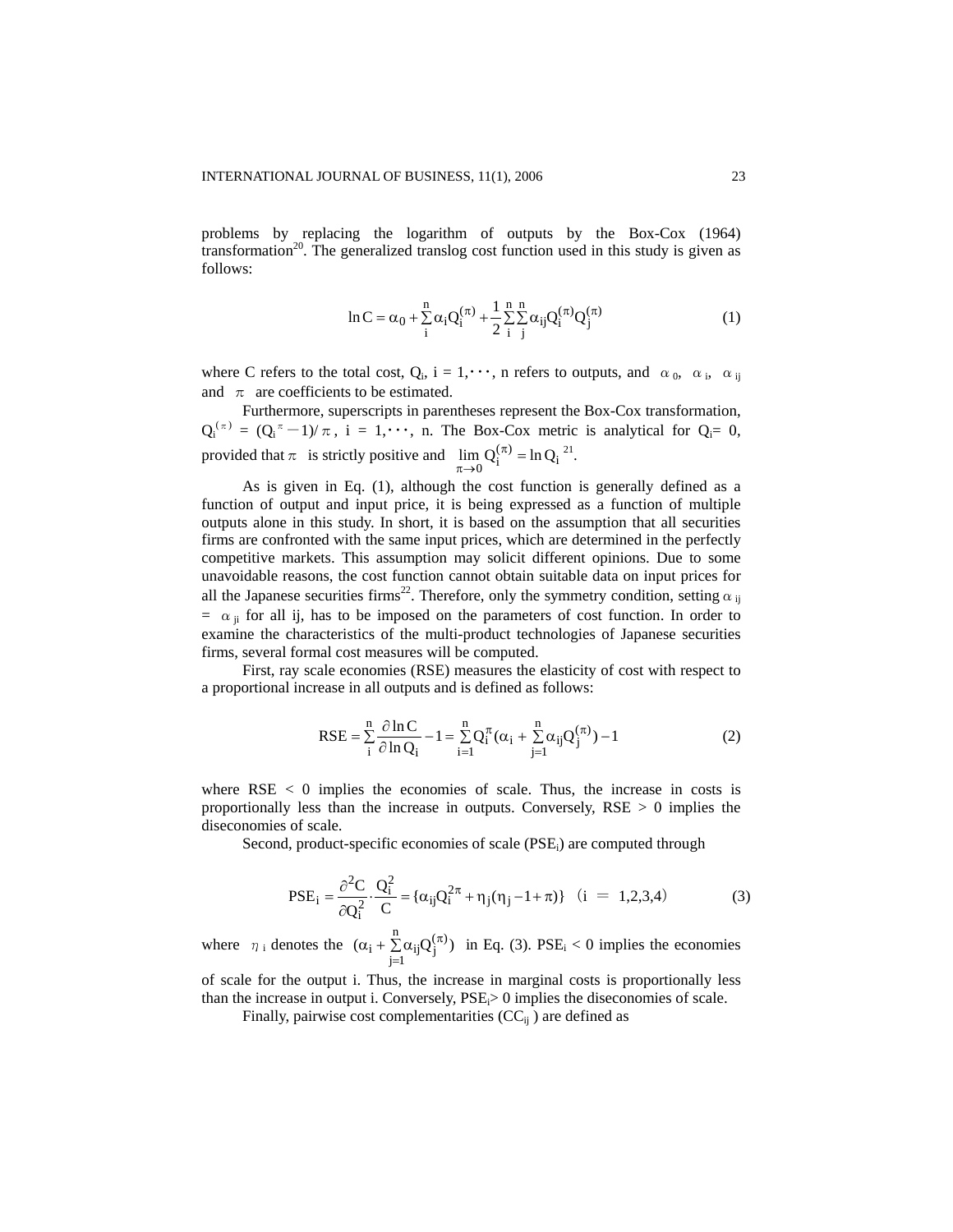$$
CC_{ij} = \frac{\partial^2 C}{\partial Q_i \partial Q_j} \cdot \frac{Q_i Q_j}{C} = \left[\frac{\partial^2 \ln C}{\partial \ln Q_i \partial \ln Q_j} + \frac{\partial \ln C}{\partial \ln Q_i} \cdot \frac{\partial \ln C}{\partial \ln Q_j}\right] (i, j = 1, 2, 3, 4)
$$
 (4)

where  $CC_{ii} < 0$  implies the cost complementarities between the output i and j. As Baumol et al. (1982) have shown, a multi-product cost function, which exhibits weak cost complementarities over all the output combinations, denotes the economies of scope. Thus, the economies of scope are said to exist if the cost of joint production is less than the sum of the costs resulting from independent production.

# **V. DATA DESCRIPTION**

As mentioned in the previous section, the business operations of the Japanese securities firms can be divided into four categories. Based on this classification, the four outputs are specified as brokerage commissions  $(Q_1)$ , underwriting and selling commissions  $(Q_2)$ , subscription and distribution commissions  $(Q_3)$ , and net gain on trading  $(Q_4)$ . Since operating revenue predominantly consists of these outputs in the case of typical securities firms, it may be considered that these four outputs reflect the entire business operations of Japanese securities firms. Therefore, it may be argued that the recent structural changes in the Japanese securities firms, such as the reorganization of the three major firms, the appearance of online securities firms, and so on, are taken into consideration. The total cost (C) in each securities firm includes selling, general and administrative expenses, and interest expenses.

The original data for this study are mainly obtained from *Nikkei's Financial Statements of Japanese Securities Firms* for a period of a year before promoting the deregulation, 1998, and the recent year, 2002. When necessary data were not found in this source, we checked each financial statement or disclosure report to compensate for the deficiencies. Moreover, some samples are added from the October 2003 issue of *Kinyuu Business*, which listed the performance ranking of Japanese securities firms for  $2002^{23}$ . The sample includes 56 firms for the fiscal year 1998 and 53 firms for 2002. The former includes two online securities firms (H.S. Securities and Matsui Securities)<sup>24</sup>. Additionally, the "three" major securities firms (Nomura Securities, Daiwa Securities, and Nikko Securities) are included without being reorganized. The latter includes six online securities firms (H.S. Securities, Matsui Securities, Jet Securities, Manex Securities, D.L.J. Direct Securities, and Kabu.com Securities)<sup>25</sup>. Due to the recent reorganization of the securities industry, including the banking sector, we refer to the "four" major groups (Nomura, Daiwa, Nikko, and Mizuho) as the major securities firms, which consist of eight securities firms 26.

Descriptive statistics are provided in Table  $1^{27}$ . The characteristics of the data are consistent with our general understanding of the reorganization of the "three" major securities firms or the appearance of online securities firms. An explanation of business operations for Japanese securities firms has already been offered and only a few important comments have been added. First, the mean value of brokerage commissions for all securities firms decreased during the period from 1998 to 2002, following the complete liberalization of stock trading commissions in 1999. In sharp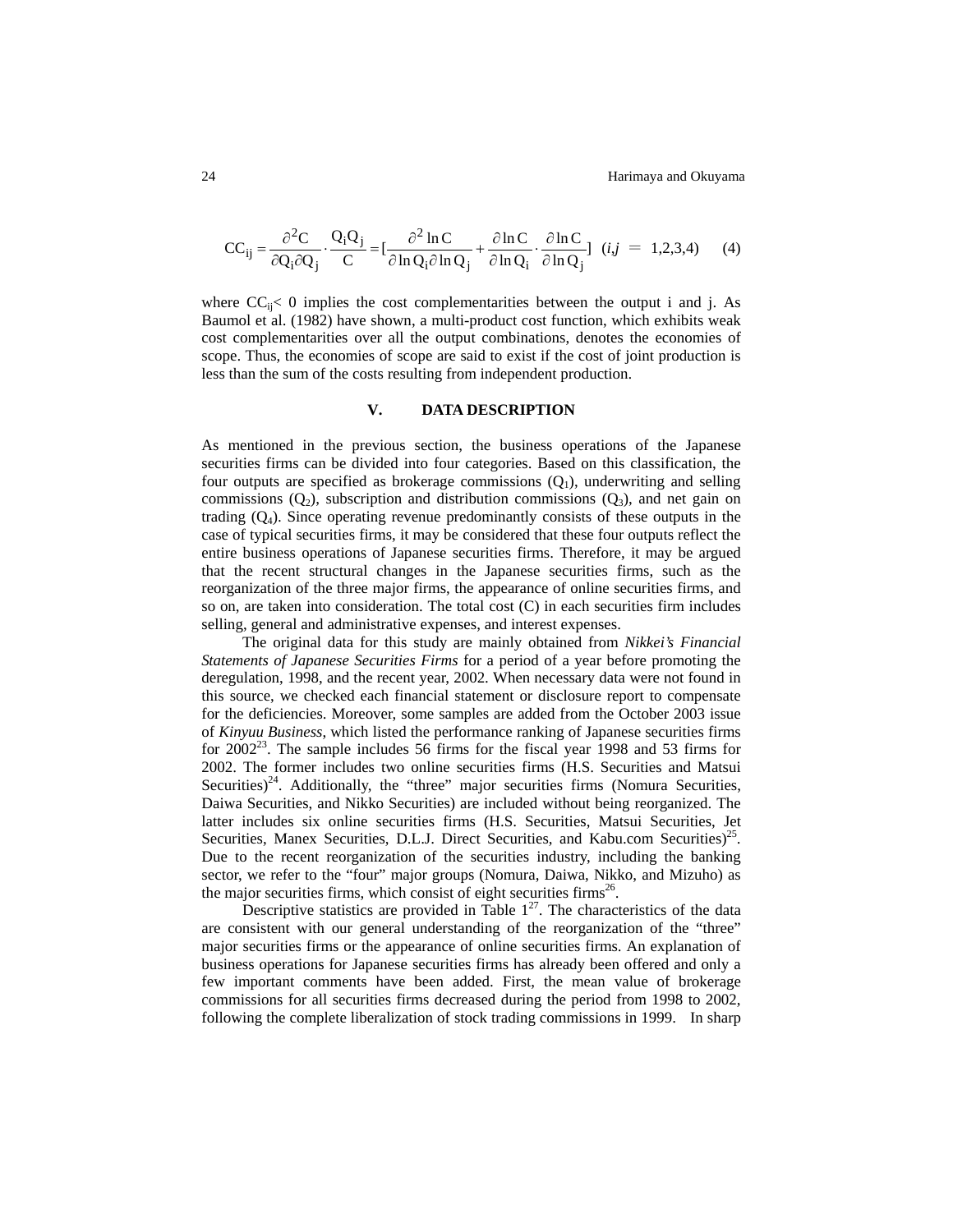|                                            | 1998   |           |        | 2002      |  |
|--------------------------------------------|--------|-----------|--------|-----------|--|
| <b>Variables</b>                           | Mean   | Std. dev. | Mean   | Std. dev. |  |
| All securities firms                       |        |           |        |           |  |
| Total cost $(C)$                           | 25575  | (58359)   | 26863  | (55625)   |  |
| Brokerage com. $(Q_1)$                     | 8116   | (15100)   | 6776   | (11629)   |  |
| Underwriting and selling com. $(Q_2)$      | 1772   | (5967)    | 1740   | (5472)    |  |
| Subscription and distribution com. $(Q_3)$ | 3850   | (7477)    | 2555   | (6604)    |  |
| Net gains on trading $(Q_4)$               | 5476   | (15424)   | 9648   | (29850)   |  |
| No. of observations                        | 56     |           | 53     |           |  |
| <b>Major securities firms</b>              |        |           |        |           |  |
| Total cost (C)                             | 256209 | (49025)   | 109723 | (106253)  |  |
| Brokerage com. $(Q_1)$                     | 66080  | (18265)   | 22180  | (23564)   |  |
| Underwriting and selling com. $(Q_2)$      | 25701  | (7013)    | 9553   | (11559)   |  |
| Subscription and distribution com. $(Q_3)$ | 28016  | (8490)    | 11347  | (14115)   |  |
| Net gains on trading<br>$(O_4)$            | 60973  | (31862)   | 48242  | (66129)   |  |
| No. of observations                        | 3      |           | 8      |           |  |
| <b>Online securities firms</b>             |        |           |        |           |  |
| Total cost $(C)$                           | 2220   | (228)     | 4356   | (3309)    |  |
| Brokerage com. $(Q_1)$                     | 1602   | (1086)    | 3308   | (3366)    |  |
| Underwriting and selling com. $(Q_2)$      | 17     | (13)      | 33     | (31)      |  |
| Subscription and distribution com. $(Q_3)$ | 104    | (11)      | 21     | (22)      |  |
| Net gains on trading $(Q_4)$               | 311    | (341)     | 1      | (3)       |  |
| No. of observations                        | 2      |           | 6      |           |  |
| <b>Other securities firms</b>              |        |           |        |           |  |
| Total cost (C)                             | 12924  | (16541)   | 13328  | (20965)   |  |
| Brokerage com. (Q <sub>1</sub> )           | 4962   | (4902)    | 4149   | (4728)    |  |
| Underwriting and selling com. $(Q_2)$      | 433    | (940)     | 400    | (1101)    |  |
| Subscription and distribution com. $(Q_3)$ | 2576   | (4622)    | 1141   | (1907)    |  |
| Net gains on trading $(Q_4)$               | 2414   | (5065)    | 3216   | (6558)    |  |
| No. of observations                        | 51     |           | 39     |           |  |

**Table 1**  Descriptive statistics (millions of yen)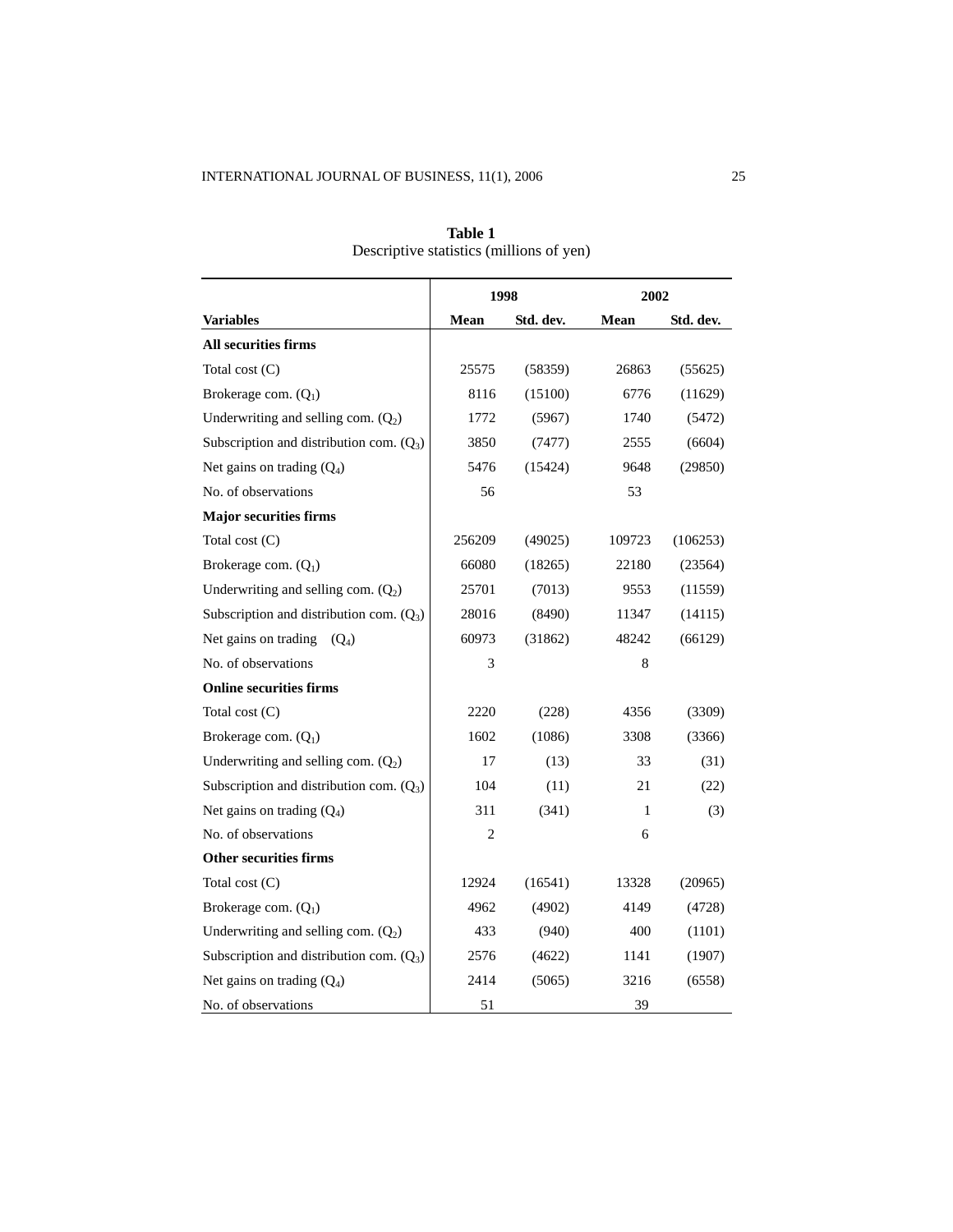contrast, the mean value for the online securities firms increased more than two times (from 1602 million yen in 1998 to 3,308 million yen in 2002). This indicates the establishment of online securities firms. Moreover, with the exception of net gains on trading, the mean value of other outputs for all securities firms also decreased during the same period. In particular, the mean value of underwriting and selling commissions for major securities firms distinctively decreased (from 25701 million yen in 1998 to 9553 million yen in 2002). Although the cooling down of the Japanese economy may have been reflected in part, it suggests the decline of the influence of major securities firms and the rise of new entrants.

## **VI. EMPIRICAL RESULTS**

Due to space constraints, the parameters for cost functions are not reported<sup>28</sup>. Both the coefficients of determination  $(R^2)$  have an extremely high value, and the estimates of the Box-Cox parameter  $\pi$  are statistically significant. However, some of the estimates of the quadratic-term undergo changes. This result may suggest the effects of deregulation during these periods. In other words, the different types of securities firms have been established.

The estimates of ray scale economies (RSE) and product-specific economies of scale (PSE<sub>i</sub>,  $i = 1,2,3,4$ ) are given in Table 2. In addition to the estimates based on the mean values of all observations for each variable, the estimates of the respective values of variables for each securities firm are also computed. However, these values are computed only for major securities firms and online securities firms.

In the results of 1998, the estimate of RSE indicates the diseconomies of scale at the points of the overall mean. This result is considerably different from those found in the studies by Suto  $(1987)$  and Murayama and Watanabe  $(1989)$  (in each case, the evidence of economies of scale was found). In contrast, although not statistically significant, the estimated RSE values for major securities firms suggest the economies of scale (with the exception of Nikko Securities). Similarly, the estimates for online securities firms also show negative values. In particular, the estimated absolute value for H.S. Securities is much larger than that for the major securities firms; furthermore, this indicates statistically significant economies of scale. The above-mentioned results indicate that the Japanese securities firms experienced economies of scale at the level of the smaller sized firms. These findings are exceedingly similar to the findings of most empirical studies on banking.

With regard to the estimates of  $PSE_i$ , the estimates for output 2 ( $PSE_2$ ) and output 3 ( $PSE_3$ ) indicate the economies of scale at the points of the overall mean, whereas the estimates for output 1 ( $PSE_1$ ) and output 4 ( $PSE_4$ ) indicate the existence of contrary evidence. Similar results also can be observed the case of estimated values for each major securities firm (with the exception of  $PSE<sub>3</sub>$  for Nomura Securities and Daiwa Securities). In addition, these  $PSE<sub>1</sub>$  and  $PSE<sub>4</sub>$  values appear to be rather high, indicating diseconomies of scale. However, as is the case with overall mean, all the estimated values are not statistically different from zero. In contrast, both the estimated  $PSE<sub>3</sub>$  values for online securities firms indicate statistically significant economies of scale. In the case of H. S. Securities, other estimates also suggest the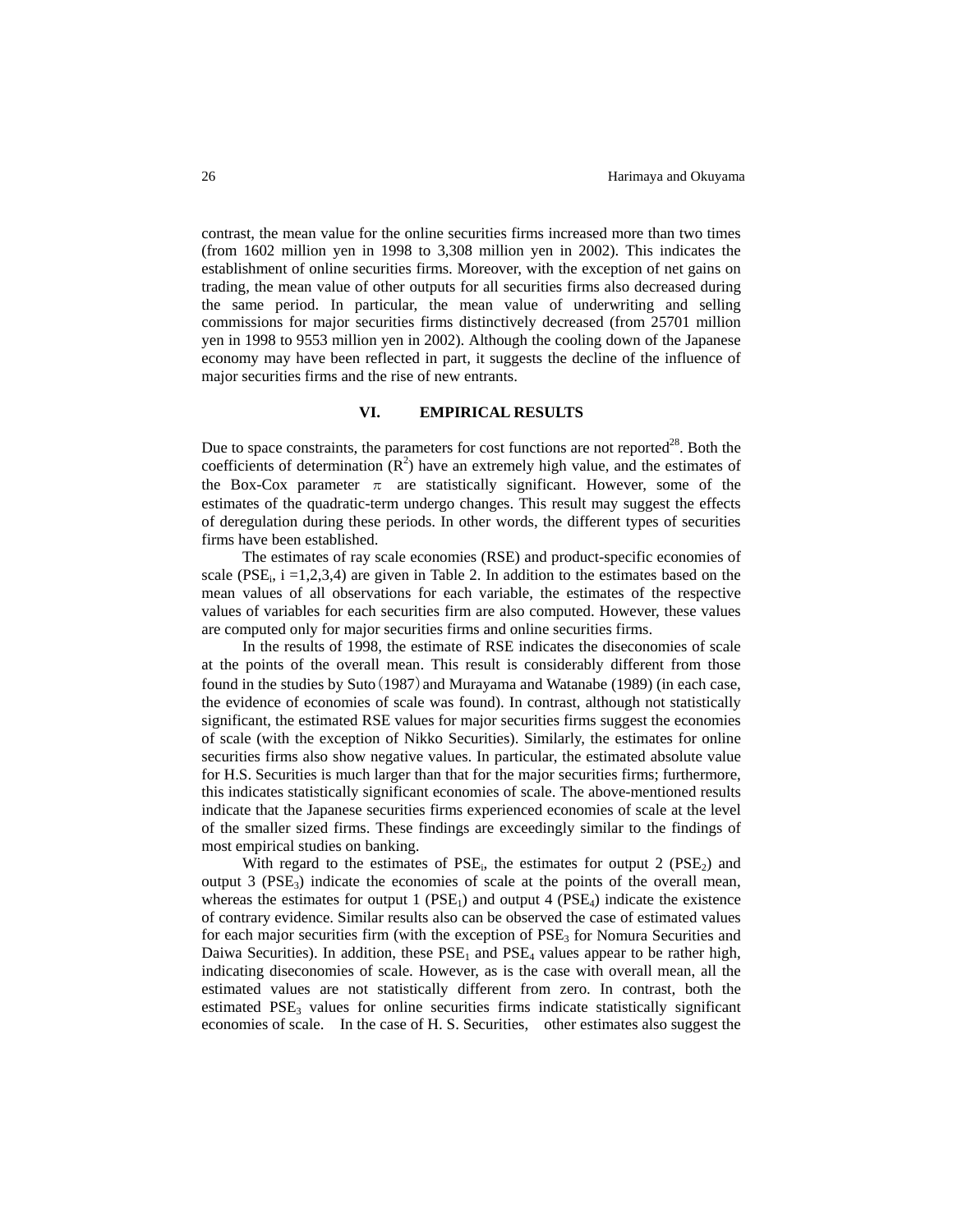|                                               | <b>RSE</b>    | PSE <sub>1</sub> | PSE <sub>2</sub> | PSE <sub>3</sub> | PSE <sub>4</sub> |
|-----------------------------------------------|---------------|------------------|------------------|------------------|------------------|
| 1998                                          |               |                  |                  |                  |                  |
| Overall mean                                  | 0.0171        | 0.2128           | $-0.0919$        | $-0.1131$        | 0.0560           |
| <b>Major securities firms</b>                 |               |                  |                  |                  |                  |
| Nomura                                        | $-0.1079$     | 1.0651           | $-0.0593$        | 0.2536           | 0.4750           |
| Daiwa                                         | $-0.1809$     | 1.0171           | $-0.1074$        | 0.1981           | 0.4615           |
| Nikko                                         | 0.0007        | 0.6739           | $-0.0998$        | $-0.0882$        | 0.3714           |
| <b>Online securities firms</b>                |               |                  |                  |                  |                  |
| H.S.                                          | $-0.2936$ *** | $-0.0344$        | $-0.0300$        | $-0.0841$ ***    | $-0.0404$ **     |
| Matsui                                        | $-0.0963$     | 0.1907           | $-0.0239$        | $-0.0600*$       | 0.0029           |
| 2002                                          |               |                  |                  |                  |                  |
| Overall mean<br><b>Major securities group</b> | 0.0095        | $-0.2386$        | $-0.0307$        | $-0.0682$        | 0.0340           |
| Nomura                                        | $-0.8089$     | 0.0734           | 1.0398           | 0.5586           | 3.0970           |
| Daiwa Group                                   | $-0.5140$     | $-0.1905$        | 0.0535           | $-0.0286$        | 0.2435           |
| Nikko Group                                   | $-0.1656$     | $-0.3447$        | 0.0483           | $-0.0504$        | 0.1593           |
| Mizuho Group                                  | 0.0058        | $-0.2610*$       | $-0.0246$        | $-0.0839$        | 0.0702           |
| <b>Online securities firms</b>                |               |                  |                  |                  |                  |
| H.S.                                          | $-0.2687$ *** | $-0.1577$ ***    | $-0.0866$ ***    | $-0.0404$        |                  |
| Matsui                                        | $-0.1800$     | $-0.1645$        | $-0.0273$        | $-0.0372$        |                  |
| <b>JET</b>                                    | $-0.4828$ *** | $-0.1358$ ***    |                  |                  | $-0.0038$        |
| Manex                                         | $-0.1963$ *** | $-0.1476*$       | $-0.0656$ ***    | $-0.0533$        | $-0.0014$        |
| D.L.J. Direct                                 | $-0.1894$     | $-0.1454$        | $-0.0487**$      | $-0.0420$        |                  |
| Kabu. Com                                     | $-0.2325$ *** | $-0.0719$        |                  | $-0.0317$        |                  |

**Table 2**  Estimates of economies of scale

a \*\*\* Denotes significance at the 1% level, \*\* at the 5% level and \* at the 10% level.

b With the exception of Nomura, measures of the major group are evaluated with each sample mean.

c Minus (-) denotes zero value products.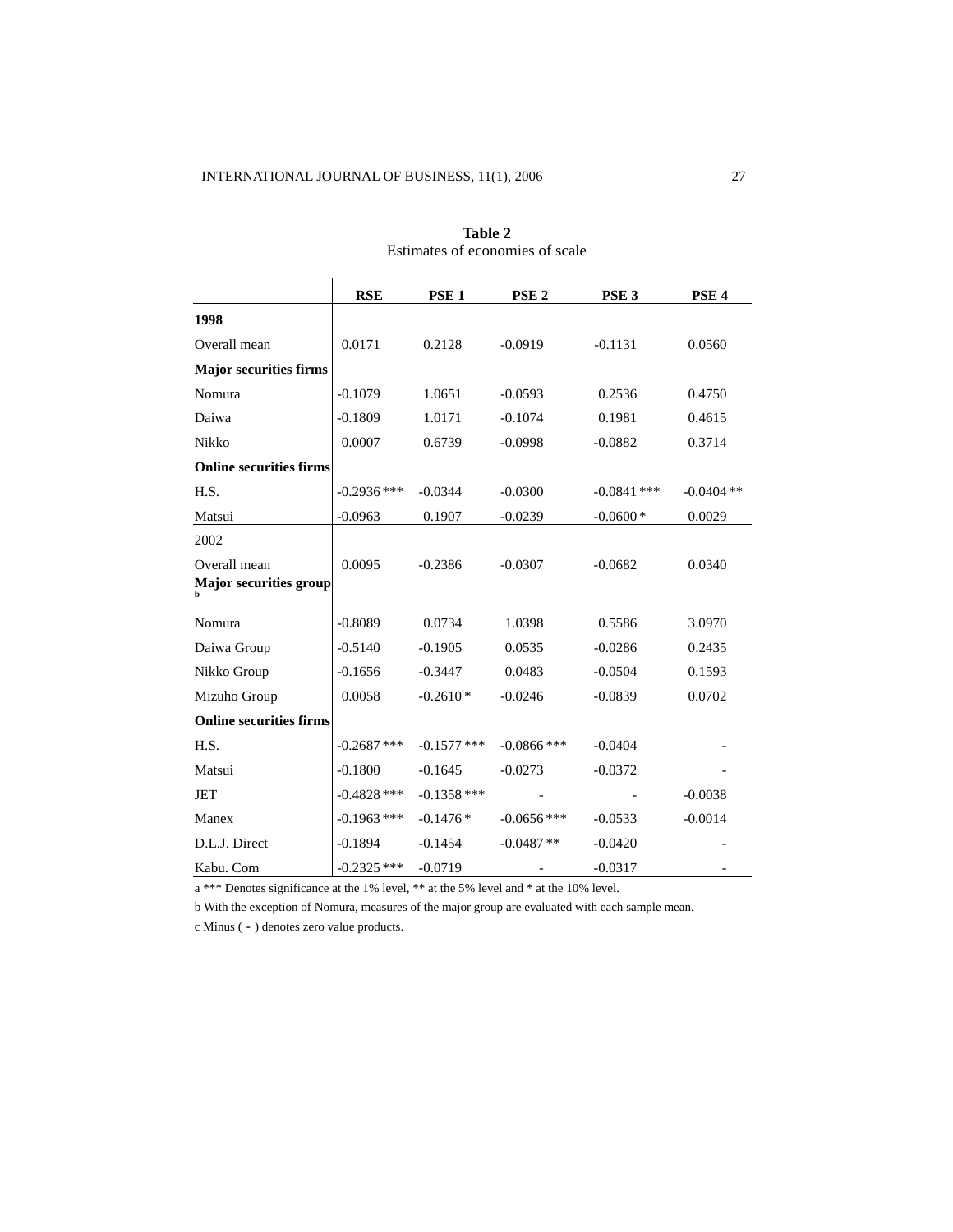economies of scale; however, these are not statistically significant for output  $1$  (PSE<sub>1</sub>) and output  $2$  (PSE<sub>2</sub>).

With regard to the results for 2002, the estimate of RSE also indicates the diseconomies of scale at the points of overall mean. With the exception of the Mizuho Group, the estimated RSE values for each major securities group suggest economies of scale. However, it is important to note the fact that all the estimates are not statistically significant. As mentioned earlier, besides Nomura Securities that became an independent entity, the other major securities firms were reorganized into specialty firms. Hence, inclusive of the Mizuho Group, the estimates of RSE are based on the mean values of all observations for each group. An unanticipated finding of the economies of scale can be seen in the RSE results for online securities firms. With the exception of Matsui Securities and the D. L. J. Direct Securities, the estimated RSE values are statistically different from zero at the 1% level of significance.

With regard to the estimates of  $PSE_i$ , the pattern of each estimate from the 1998 results is slightly modified. In the case of output 1 ( $PSE<sub>1</sub>$ ), it indicates the economies of scale at the points of overall mean, whereas for output  $4$  (PSE<sub>4</sub>) it still indicates the existence of contrary evidence. Analogous to this, three out of four of the major securities groups also denote the economies of scale for output 1 ( $PSE<sub>1</sub>$ ), although these are not statistically significant (with the exception of the Mizuho Group). Other differences are found in the case of output 2 ( $PSE_2$ )—the estimated values have changed to indicate the economies of scale (with the exception of the Mizuho Group). Furthermore, with regard to online securities firms, in addition to all the estimates for output 1 ( $PSE<sub>1</sub>$ ) that are minus values, half of them indicate statistically significant economies of scale. Moreover, three out of four of the estimated PSE<sub>2</sub> values also indicate statistically significant economies of scale. A possible explanation for these results is that the liberalization of commissions and fees in stock brokerage was of considerable benefit to online securities firms, including the reorganized specialty firms under major securities groups. Further, the convention of the Japanese underwriting business, which has always been concentrated in the major securities firms, has changed expeditiously.

The estimates of pairwise cost complementarity  $(CC_{ij})$  are listed in Table 3 in their logical order. With regard to the results for 1998, the cost complementarities  $(CC_{ij} < 0)$  are indicated for  $CC_{13}$ ,  $CC_{14}$ , and  $CC_{24}$  at the points of the overall mean. The  $CC_{ii}$  pattern is analogous to the estimates for each major securities firm, with the exception of  $CC_{12}$ , and  $CC_{34}$ . In the case of  $CC_{12}$ , Nomura Securities is the only firm that suggests cost complementarity. Additionally, for  $CC_{34}$ , all the major securities firms suggest cost complementarity. In contrast, almost all the estimates for online securities firms suggest anticomplementarity (CC<sub>ij</sub> > 0), with the exception of CC<sub>24</sub>. Thus, the above-mentioned results indicate that the cost advantages of producing multi-products were much higher for the major securities firms. However, it should be noted that all these results are not statistically significant.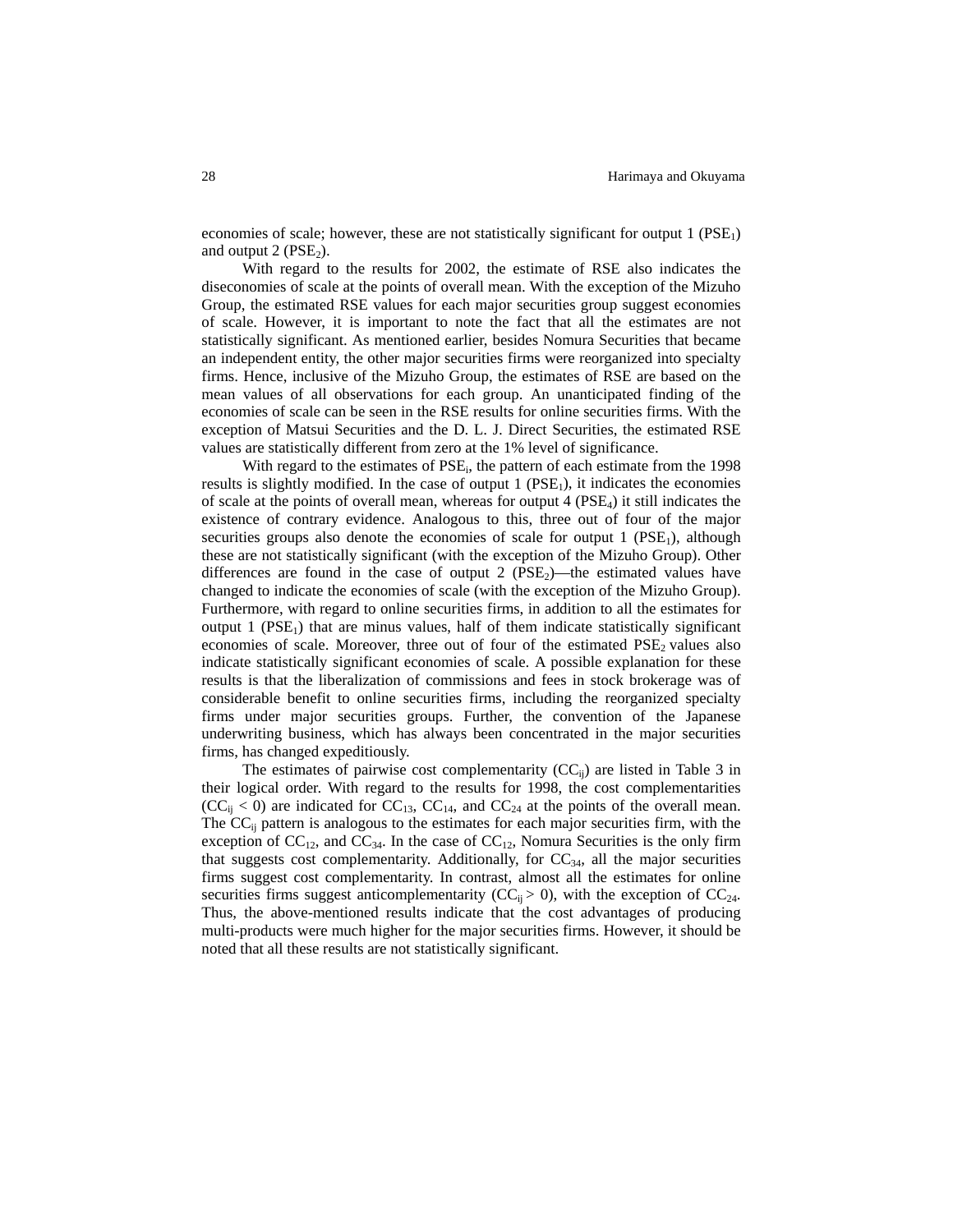|                                        | CC <sub>12</sub> | CC <sub>13</sub> | <b>CC14</b> | CC23   | CC24      | CC <sub>34</sub> |
|----------------------------------------|------------------|------------------|-------------|--------|-----------|------------------|
| 1998                                   |                  |                  |             |        |           |                  |
| Overall mean                           | 0.0503           | $-0.0720$        | $-0.0688$   | 0.0996 | $-0.0123$ | 0.0157           |
| <b>Major securities firms</b>          |                  |                  |             |        |           |                  |
| Nomura                                 | $-0.0230$        | $-0.6854$        | $-0.3217$   | 0.1574 | $-0.1031$ | $-0.1040$        |
| Daiwa                                  | 0.1365           | $-0.7014$        | $-0.4646$   | 0.1416 | $-0.1419$ | $-0.0167$        |
| Nikko                                  | 0.0568           | $-0.3560$        | $-0.3499$   | 0.2602 | $-0.1231$ | $-0.0251$        |
| <b>Online securities firms</b>         |                  |                  |             |        |           |                  |
| H.S.                                   | 0.0094           | 0.0157           | 0.0100      | 0.0148 | $-0.0009$ | 0.0165           |
| Matsui                                 | 0.0188           | 0.0178           | $-0.0207$   | 0.0099 | $-0.0025$ | 0.0001           |
| 2002                                   |                  |                  |             |        |           |                  |
| Overall mean<br>Major securities group | $-0.0441$        | $-0.0238$        | 0.2282      | 0.0423 | $-0.0319$ | $-0.0341$        |
| Nomura                                 | $-0.2388$        | 0.2376           | $-0.6665$   | 0.5618 | $-1.5314$ | $-1.3449$        |
| Daiwa Group                            | $-0.3250$        | $-0.0231$        | 0.0670      | 0.0722 | $-0.0811$ | $-0.1737$        |
| Nikko Group                            | $-0.1949$        | $-0.0565$        | 0.2400      | 0.0692 | $-0.0951$ | $-0.0966$        |
| Mizuho Group                           | $-0.0556$        | $-0.0227$        | $0.2059**$  | 0.0571 | $-0.0344$ | $-0.0390$        |
| <b>Online securities firms</b>         |                  |                  |             |        |           |                  |
| H.S.                                   | 0.0571           | 0.0252           |             | 0.0138 |           |                  |
| Matsui                                 | $-0.0096$        | 0.0299           |             | 0.0059 |           |                  |
| <b>JET</b>                             |                  |                  | 0.0053      |        |           |                  |
| Manex                                  | 0.0373           | 0.0350           | 0.0092      | 0.0146 | $-0.0039$ | $-0.0011$        |
| D.L.J. Direct                          | 0.0192           | 0.0322           |             | 0.0087 |           |                  |
| Kabu. com                              |                  | 0.0259           |             |        |           |                  |

**Table 3**  Estimates of cost complementarities

a \*\* Denotes significance at the 5% level.

b With the exception of Nomura, measures of the major group are evaluated with each sample mean.

c Minus (-) denotes that either one or both of the two products are zero value.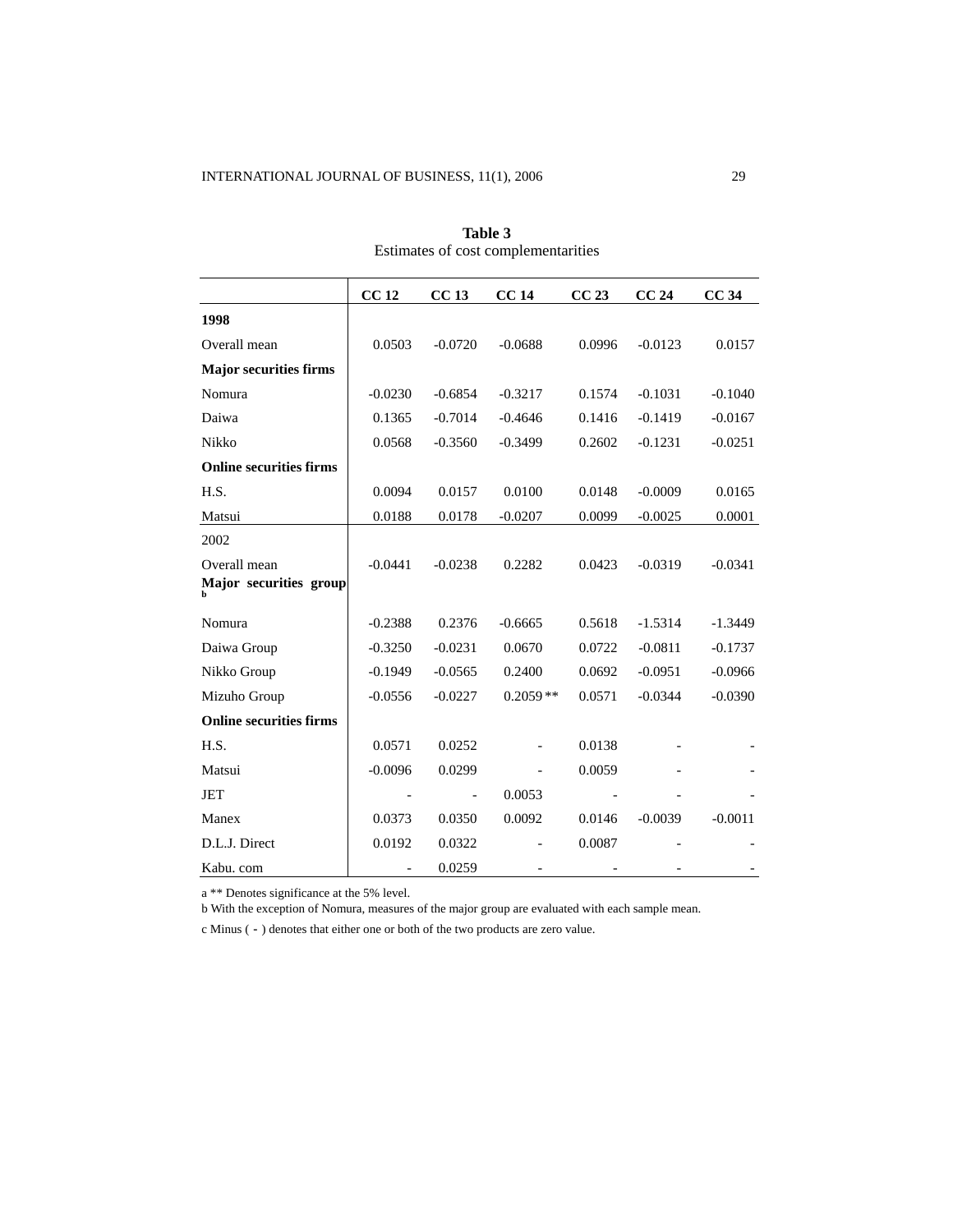With regard to the results for 2002, the  $CC_{ij}$  pattern at the points of the overall mean is slightly modified from that in the case of the results for 1998. In particular,  $CC_{12}$  and  $CC_{34}$  values are modified to suggest cost complementarity. The  $CC_{ij}$  pattern for each major securities group is consistent with the above-mentioned results. As regards  $CC_{12}$ , all the major securities groups suggest cost complementarity. On the other hand, analogous to the 1998 results, almost all the  $CC_{ii}$  estimates for online securities firms suggest anticomplementarity. It should be noted that, despite reorganization, the major securities firms still hold the cost advantages of producing multi-products as compared to the online securities firms. In case of the online securities firms, not much time has passed since the foundation, and hence, more time for experiencing cost complementarities is required. However, these possible explanations distinctly require further investigation because the  $CC_{ij}$  values are not statistically supported.

#### **VII. SUMMARY AND CONCLUSIONS**

This paper examined the structural changes in the Japanese securities industry by comparing the economies of scale and scope for the period between 1998 and 2002. In particular, we focused attention on the online securities firms that emerged in recent years and verified their differences with the existing securities firms or the impact of deregulation. By employing the generalized translog cost function, we considered nearly all the business operations of the Japanese securities firms, including zero outputs that had not been considered in previous studies. The findings suggest that the ray scale economies were observed for the online securities firms as a whole. In case of the major securities firms, although the estimates are minus values indicating scale economies, they are not statistically significant. Further, for half of the online securities firms, significant product-specific economies of scale for brokerage commissions are observed. However, almost all the pairwise combinations of products, cost complementarities are not observed for the online securities firms.

In other words, the findings in this study support the existence of small online securities firms that are engaged in a certain specific business. Furthermore, it is consistent with the reorganization of major securities firms that break into specialty business. However, although the above findings appear to support the rise of online securities firms, the question regarding whether the online securities firms will continue flourishing independently in the future remains to be examined. If the Japanese financial industry is deregulated in order to allow banks to engage in "universal banking," the existing fierce competition among securities firms or with banks will positively increase in intensity. Moreover, it is necessary to conduct further studies using a different research methodology, particularly for treating zero outputs. Despite these limitations, we believe that our results have shed new light on the studies of Japanese securities firms.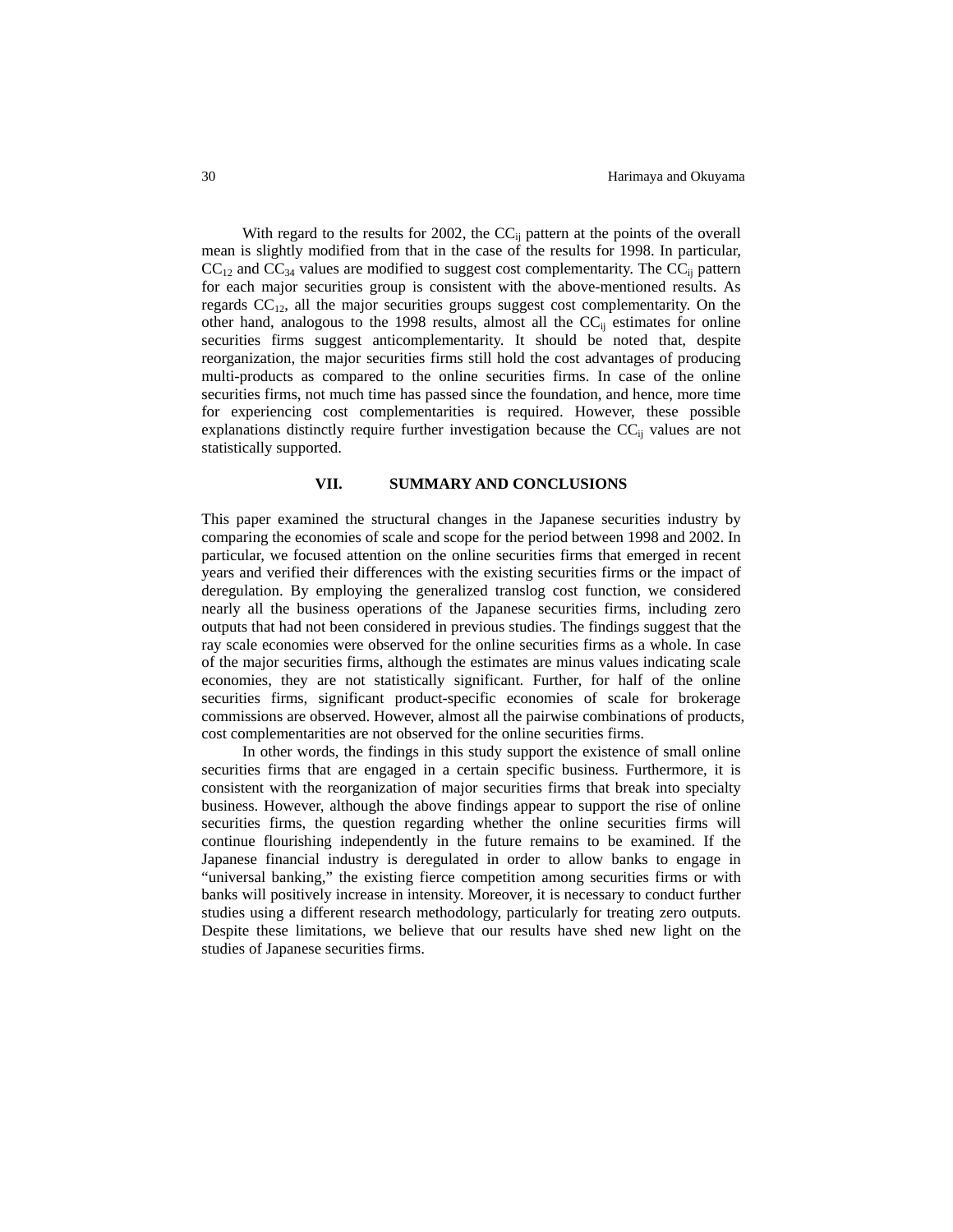#### **ACKNOWLEDGMENT**

An earlier version of this paper was presented at the Kobe Summer Institute in Modern Monetary Economics. The formal discussant was N. Yamori. Comments by discussant and participants, especially by M. Konishi, improved the quality of this paper substantially.

# **ENDNOTES**

- 1. Strictly speaking, they are referred to as online securities firms that mainly utilize the internet system or the call-center system. A traditional securities firm, on the other hand, is characterized by face-to-face selling.
- 2. The four major securities firms comprise Nomura Securities, Nikko Securities, Daiwa Securities, and Yamaichi Securities.
- 3. In the many small securities firms, zero outputs are found pertaining to the trading business. In order to include these firms in the analysis, previous studies treated the revenue as a whole.
- 4. The banks and securities firms were permitted to enter the businesses of opponent parties by their own subsidiaries.
- 5. These taxes do not exist in the U.S.A.
- 6. The succession of money-related scandals, the huge payoffs by the Dai-Ichi Kangyo Bank and Nomura Securities to the corporate racketeers were revealed in 1997. In the same year, the series of failures of financial institutions, the bankruptcies of Sanyo Securities, the Hokkaido Takushoku Bank, and Yamaichi Securities, were occurred.
- 7. The Securities Exchanges and the Japan Securities Dealers Association asked the enlisted firms to either split the stocks or to reduce the minimum number of trading units. Additionally, for the purpose of luring individual investors, the cumulative stock investment program was developed in 1993 and small-lot stock trading was introduced in 1995.
- 8. Indeed as the brokerage business is important for the individual investors, it is also important for block trading. The major securities firms have an advantage of this business
- 9. Kokusai Securities was affiliated with Nomura Securities. However in order to rearrange the group, Nomura Securities sold its stocks of the former to the Mitsubishi Group. Thus, since then, Mitsubishi Securities was established on the foundation of Kokusai Securities.
- 10. Travelers Group merged with Citicorp in October 1998 and has been named as Citigroup since then.
- 11. Nikko Securities was committed to Mitsubishi Group in the past, but it maintained a distance from Mitsubishi Group in order to promote its relations with Citigroup.
- 12. In addition to the capital subscription in 1998, Citigroup purchased the shares of the Nikko Securities' banking subsidiary, which was involved in the trust and banking business, at 50% and established the NikkoCiti Trust and Banking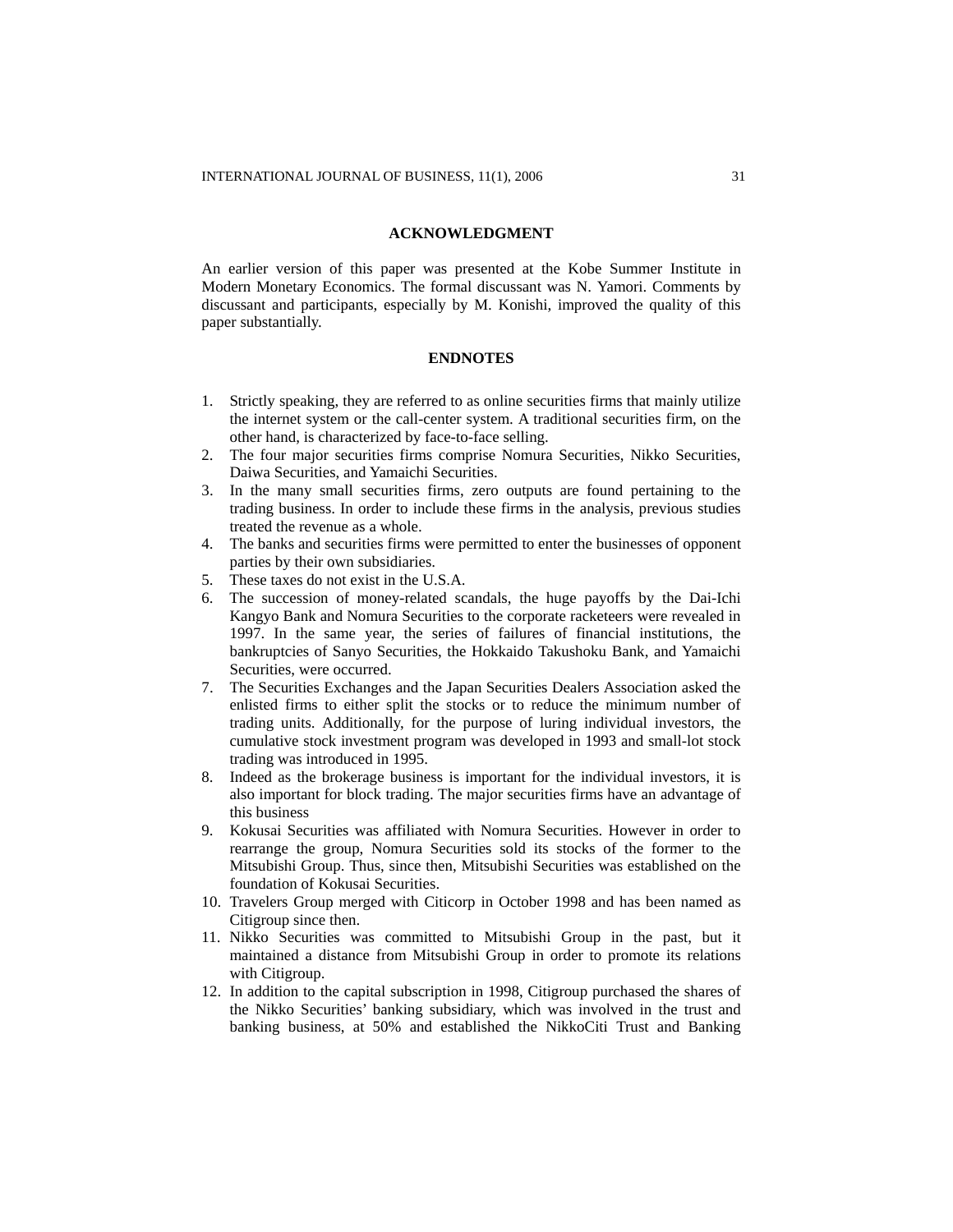Corporation in 2001.

- 13. In 2002, the Nikko Cordial Group comprised Nikko Cordial Securities, which handled retail business, Nikko Citigroup Securities, which handled wholesale business, Nikko Beans, which handled internet trading, and so on.
- 14. The Sumitomo Bank completely merged with the Sakura Bank and became the Sumitomo Mitsui Banking Corporation in 2001.
- 15. Existing Daiwa Securities inherited the former corporate name and specialized in retail business.
- 16. Daiwa Securities SB Capital Markets changed its corporate name to Daiwa Securities SMBC. This was in response to the merger of the Sumitomo Bank and the Sakura Bank and their acquisition of Sakura Bank's security subsidiary.
- 17. In 2002, the Daiwa Securities Group was comprised Daiwa Securities, Daiwa Securities SMBC, and so on.
- 18. The Mizuho Securities is the one of main companies of the Mizuho Financial Group. The group was established with the assistance provided by the Dai-Ichi Kangyo Bank, the Fuji Bank, the Industrial Bank of Japan, and their related companies.
- 19. For example, the Kabu.com Securities was ranked first and Matsui Securities was ranked second.
- 20. Under the translog cost function, there are several studies that accommodate these problems by inserting a small positive value for zero outputs (see Gilligan and Smirlock (1984) and Kim (1987) for examples).
- 21. While estimating the generalized translog function, it is more common to search the optimal value of  $\pi$  by repeating the substitutions of the different values of  $\pi$ . In this paper, we adopt a method of estimating the values of  $\pi$ simultaneously with the other coefficients by following Kitasaka's (2002) method of representing the Box-Cox transformation by dummy variables.
- 22. For instance, to calculate the price of labor (wage rate), the data for labor costs is required. However, there exist some firms whose data cannot be publicly viewed because all the used samples may not be publicly listed companies. Incidentally, Suto (1987) also employs the same assumption.
- 23. Although a majority of the added samples are not publicly listed companies, they are ranked within the top 40 firms in the reference. Some of the online securities brokers are also included.
- 24. The name of the firm was changed from H.I.S. Kyouritsu to H.S. Securities in April 2001.
- 25. In addition to these six firms, there exists another online broker—E\*TRADE Securities. However, we were unable to obtain the necessary detailed data pertaining to this firm from the financial statements.
- 26. These eight securities firms are as follows: Nomura Securities; Daiwa Securities and Daiwa Securities SMBC (included in Daiwa group); Nikko Cordial Securities, Nikko Citigroup Securities, and the Nikko Beans (included in Nikko Group); Mizuho Securities and Mizuho Investors Securities (included in Mizuho Group). Incidentally, the "three" major securities firms imply the above-mentioned − Nomura Securities, Nikko Securities, and Daiwa Securities.